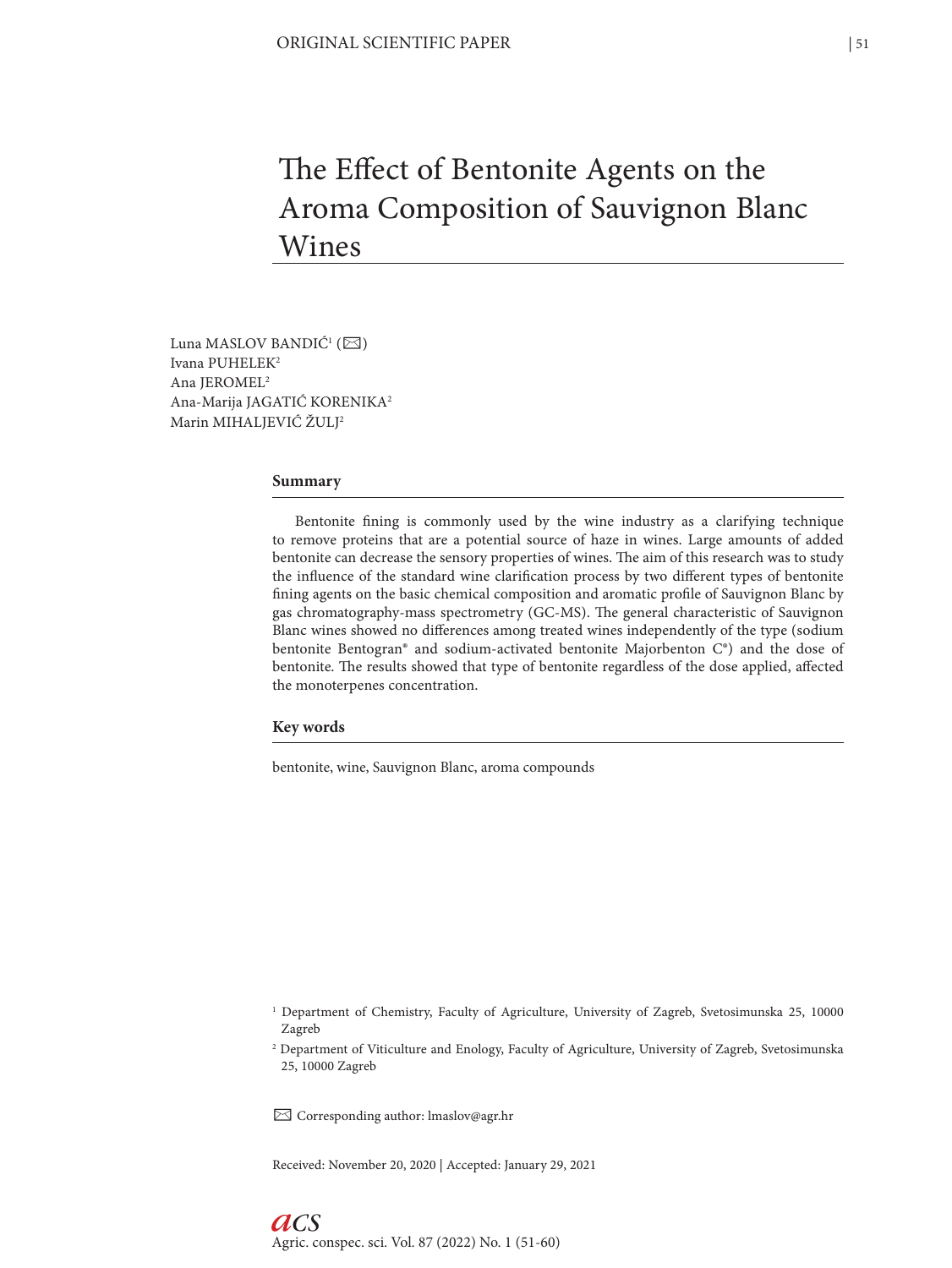## **Introduction**

The international trade of wine is increasing globally and global wine consumption has been stable since 2009 estimated at 246 million hectoliters (OIV, 2019). As the demand for premium wines keeps increasing, the wine on the market, especially white wine, must meet certain conditions of which clarity is very important. Clarification and stabilization are a set of procedures of preparing wine for bottling and shipping for the market, with the aim of preventing the turbidity and precipitates of certain wine compounds. Hazy wine and the presence of precipitates are most commonly caused by three factors: microbial instability, tartrate instability, and protein heat instability (Van Sluyter et al. 2015). Clarifying wine is an essential step after the first racking. Bentonite fining is commonly used by the wine industry as a clarifying agent to remove proteins that are a potential source of haze in wines. It is mainly composed of at least 75 % of montmorillonite (Jaeckels et al. 2017). Montmorillonite has a multilayer structure of aluminum hydro silicate  $\left( \text{Al}_2\text{O}_3 \times \text{SiO}_2 \times \text{H}_2\text{O} \right)$  forming platelets. Different cations such as  $Ca^{2+}$ , Na<sup>+</sup>, or K<sup>+</sup> are complexed in the interlayer distance during swelling and the adsorbing behavior. A positively charged wine protein interacts electrostatically with bentonite because of its net negative charge at wine pH, which produces flocculation (Hsu and Heatherbell, 1987). It also removes other charged species or aggregates beside proteins. As a result, large amounts of added bentonite can decrease the sensory properties of wines, reducing important aroma and flavor components (Vincenzi et al. 2015, Voilley et al. 1990). The effects of bentonite usage in white wines in recent studies are shown in Table 1. In the case of aromatic white wines, like Sauvignon Blanc, protein stability and pronounced aromas are two even requirements. When low adsorbent amounts are enough to stabilize the wine, the concentration of the most aromatic substances is not significantly affected (Lambri et al. 2010). The adsorption intensity and capacity for the fermentative aromas mainly depend on bentonite characteristics (Lambri et al. 2016). As a consequence of the unselective fining process, sometimes even proteins or enzymes which are beneficial for wine, especially wine aroma, are removed. The removal of some fermentative aromas by bentonite is increased in the presence of wine proteins (Vincenzi et al. 2015) with direct evidence of main wine protein thaumatin-like protein VVTL1 binding to ethyl esters (Gaspero et al. 2017). Jaeckels et al. (2015) investigated the efficiency of different bentonites regarding the removal of proteins from must and provided an explanation for adsorbance of a specific wine protein, namely β-glucosidase in two German white wines (Pinot Gris and Riesling, vintage of 2010). Only a few aromatic compounds can be lost directly (by adsorption of aromas to bentonite) and most of them indirectly, via deproteinization (Lambri et al. 2013). Volatile aroma compounds affected by treatments with bentonite are terpenes, thiols, C-13 norisoprenoids, C-6 alcohols, ethyl esters and acetates (Moio et al. 2004, Armada and Falque, 2007, Baiano et al. 2012, Vincenzi et al. 2015, Vela et al. 2017). The synergistic effect of proteins and bentonite in removing β-ionone and γ-decalactone was studied in a model solution in the absence of alcohol (Lubbers et al. 1996) and in a model solution in the absence and presence of total and purified wine proteins (Vincenzi et al. 2015). Regarding discrepancies in the results of various studies, it is not possible to conclude when is the most appropriate time for bentonite addition during the vinification period to minimize the loss of aromatic

compounds. Some authors agree that must clarification improves the sensory characteristic in white wines (Armada and Falque, 2007), while others observe the contrary (Puig-Deu et al.1999, Vela et al. 2017). According to Lambri et al. (2012), lower removal of free terpenols was observed in samples from double treatment with bentonite (on must and wine) in comparison to the addition of bentonite only after alcoholic fermentation. Several studies were focused on the fining of finished wines (Puig-Deu et al.1999, Sanborn et al. 2010, Lambri et al. 2010). In a study by Sanborn et al. (2010), bentonite significantly reduced linalool levels in Gewürztraminer, while sensory differences were not significant. Potential to reduce the dose of bentonite required and improve wine quality was hinted by recent findings of fining during the fermentation, especially in the middle or near the end (Lira et al. 2015, Horvat et al. 2019).

Sauvignon Blanc is one of the most popular and famous aromatic cultivars in the world today. In Croatia, it is most widespread in the continental viticultural regions. This cultivar is highly valued for its distinctive aroma, described as green (vegetal, grassy, green pepper, herbaceous) and tropical (grapefruit and passion fruit) (Coetzee and du Toit, 2012). Sauvignon Blanc wines are high in proteins and they can exhibit protein haze if not clarified before bottling (Vela et al. 2017). Besides only one scientific article with bentonite experiments on Malvazija istarska wine (Horvat et al. 2019), there is a deficiency of results in Croatian winemaking conditions. The aim of this research was to study the influence of the standard wine clarification and stabilization process by two different types of bentonite fining agents on the basic chemical composition and aromatic profile of Sauvignon Blanc wines from wine-growing hill Zelina situated in viticultural region Croatian Uplands.

# **Materials and Methods**

## **Winemaking and Bentonite Treatments**

Harvesting and processing of commercial Sauvignon Blanc grapes occurred in September 2016 in the vineyard and wine cellar of the family farm at wine-growing hill Zelina, region Croatian Uplands. According to climate parameters the year 2016 was extremely warm with average rain falls. Fully ripe and healthy grapes were hand-picked in the early morning hours and transferred to the winery. The average yield per vine was 2.5 kg. The grapes were immediately destemmed, crushed, mashed, and pressed using a closed-type pneumatic press of 500 L capacity. Sugars (86°Oe) in the must were measured using hand refractometer (Atago, Saitama, Japan) and pH value (3.1) using pH meter (Mettler Toledo, Philippines). Titratable acidity in the must (7.2 g  $L^{-1}$ ) was measured by titration with standard solution 0.1 M NaOH (OIV 2015). The must was inoculated with commercial *Saccharomyces cerevisiae* yeast Lalvin R2™ (Lallemand, Canada). The yeast was rehydrated according to the manufacturers<sup>′</sup> instruction with the addition of starter Go-Ferm™ (Lallemand, Canada). Yeast supplements  $(25 \text{ g} \text{ hL}^{-1} \text{ of } \text{Fermaid E})$ , Lallemand) were added on the  $2<sup>nd</sup>$  and  $7<sup>th</sup>$  days of fermentation. The fermentation was conducted at  $15 \pm 2$ °C, for 10 days (reducing sugars  $\langle 2 g L^{-1} \rangle$ . Once the fermentation was over, the free sulfur dioxide levels were adjusted to 25-30 mg  $L<sup>-1</sup>$  by the addition of 5%-sulfurous acid Sumpovin (Inovet, Croatia).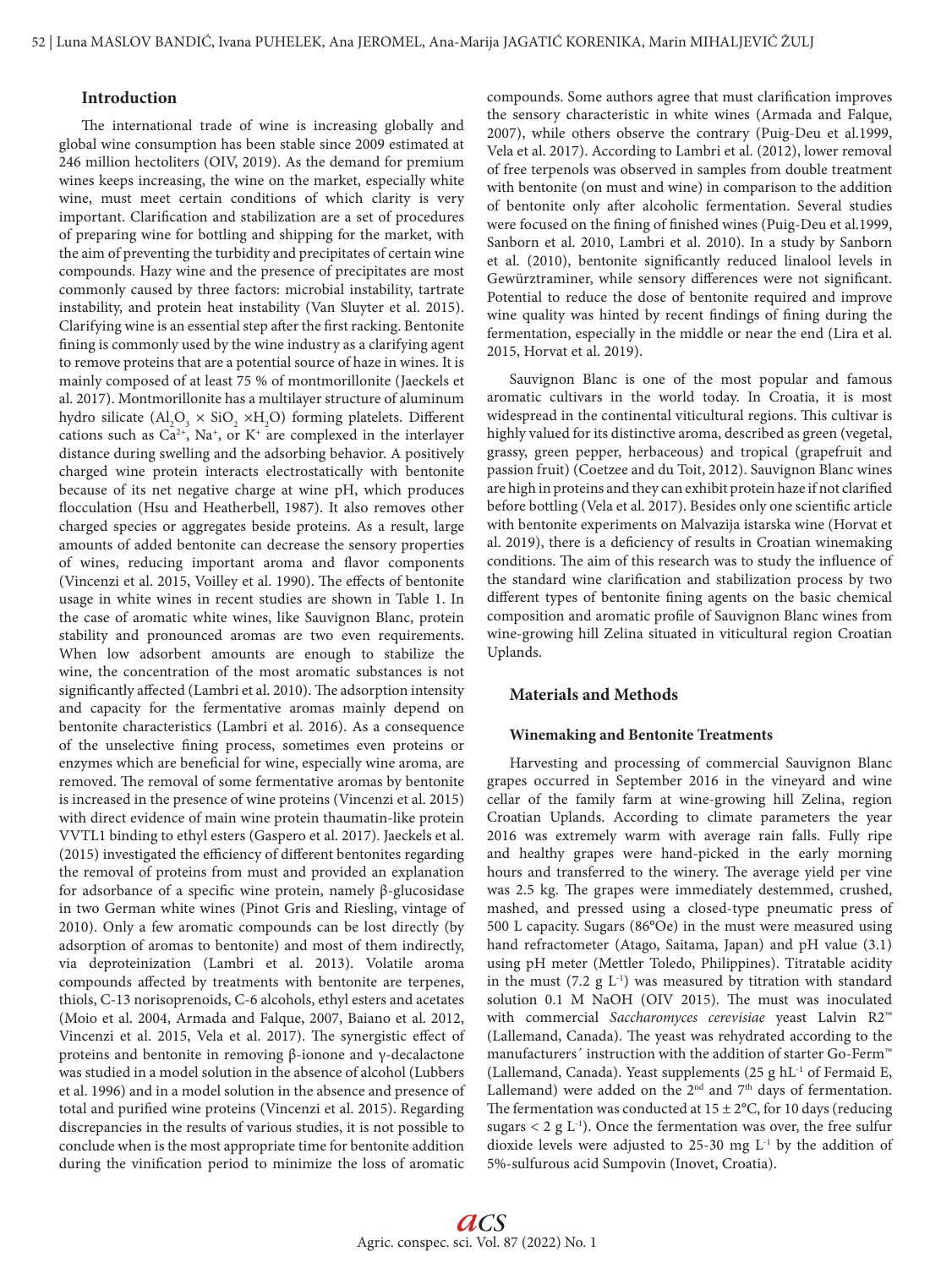| Table 1. Recent studies of bentonite effect on wine aroma and corresponding references |  |  |
|----------------------------------------------------------------------------------------|--|--|
|----------------------------------------------------------------------------------------|--|--|

| Findings                                                                                                                   | Type of bentonite                                                              | Reference              |
|----------------------------------------------------------------------------------------------------------------------------|--------------------------------------------------------------------------------|------------------------|
| Fining during fermentation of Malvazija istarska-reduction of bentonite<br>dose with significant positive sensory effect   | Granular activated sodium bentonite                                            | Horvat et al. (2019)   |
| Fining during fermentation of Sauvignon blanc-low effect on aroma<br>compounds                                             | La Elcha Minera Industrial, Argentine Siha Active<br>Bentonite, EATON, Germany | Salazar et al. (2017)  |
| Treatment of Sauvignon blanc must- negative impact on varietal thiols                                                      | Bentogran, AEB, Italy                                                          | Vela et al. (2017)     |
| Treatment of model Moscato wine-decreasing of ethyl esters, loss of aroma                                                  | Nucleobent, EVER, Italy                                                        | Vincenzi et al. (2015) |
| Fining during fermentation of Albariño-reduced total dose of bentonite<br>and maintained varietal sensory characteristics  | Microcol Alpha, Laffort, France                                                | Lira et al. (2015)     |
| Double treatment of Chambave Muscat must and wine-lower loss of free<br>terpenols                                          | Top Gran DC, Dal Cin Gildo, Italy                                              | Lambri et al. (2012)   |
| Treatment of Chardonnay wine-losses in some aromatic compounds; low<br>doses (20 g/hL) without significant effect on aroma | Superbenton DC, Top Gran DC, Dal Cin Gildo, Italy and<br>experimental clay     | Lambri et al. (2010)   |

After 2 months the wines were subjected to clarification with two different types of clarifying agents, sodium bentonite Bentogran® (named B) and sodium-activated bentonite Majorbenton C® (named MC) (both AEB, Italy). The bentonite slurries were prepared in deionized water at a concentration of 10% (w/w). After rehydration, the gels were stirred. Different doses of bentonite agents were applied to 10 L of heat-unstable wine according to manufacturer's recommendations due to the adsorption power. The treatments were: control (without fining agent), B (applied doses: 50 g hL<sup>-1</sup> (B1), 125 g hL<sup>-1</sup> (B2), 200 g hL<sup>-1</sup> (B3)) and MC (applied doses: 100 g hL-1 (MC1), 200 g hL-1 (MC2),  $300 \text{ g} \text{ hL}^{-1}$  (MC3)), made in duplicate. After the treatments, wines were kept for 14 days at 16 to 18°C, then they were racked and filtered with a cellulose plate's filter. Samples were frozen at -20°C until analyzed. The wines for the sensory analysis were bottled and left for 2- month aging.

## **Chemicals and Reagents**

Methanol and dichloromethane were obtained from J.T. Baker (Derventer, Netherlands). All other chemicals including standards of aroma were obtained from Sigma-Aldrich (Steinheim, Germany) in the highest commercially available grade of purity.

#### **Standard Physicochemical Analysis**

Standard physicochemical parameters of wine were determined in duplicate by using methods proposed by O.I.V. (2015).

#### **Heat Stability Test**

Wine samples (20 mL) were filtered through a PTFE 0.45 µm syringe filter and heated at 80°C for 2 h in a water bath. The sample was then incubated at 4°C for another 2 h and then left to reach room temperature. The amount of haze produced was measured by a nephelometry (Hanna Instruments HI 83749, Padova, Italy). A sample was considered to be protein stable when the difference between a heated sample and an unheated control did not exceed 2 NTU (nephelometry turbidity units) (Pockok and Rankine, 1973).

## **Analysis of Volatile Aroma Compounds**

## **Sample Preparation for GC/MS Analysis**

Aroma compounds were extracted according to Lopez et al. (2002). A 4 mL dichloromethane, 4 mL methanol and 4 mL aqueous ethanol solution (13.5%, v/v) was used to pre-condition cartridges containing 200 mg LiChrolut EN sorbent. Fifty milliliters of wine were passed through the SPE cartridge and dried in vacuum. The analytes were recovered by elution with 800 μL of dichloromethane. Ten microliters of internal standard (50 mg  $L^{-1}$ , 2- octanol) were added over the eluted sample.

#### **GC/MS Analysis**

The prepared extract was injected with the Agilent 6890 gas chromatograph and the 5973 mass selective detector, equipped with the Agilent 6890 autosampler. The GC column was ZB-WAX from Phenomenex, Torrance, USA, 60 m  $\times$  0.32 mm i.d., with 0.50 μm film thickness. The carrier gas was helium, 5.5 grade at a constant flow rate of 1 mL min-1. The injection volume was 2 μL in splitless mode. The injector temperature was 250°C. The column temperature program was as follows: initial hold for 5 min at 40 °C, followed by a 2°C min-1 to 240°C, and then kept for 20 min. The temperature of the transfer line was 230°C. The temperatures of the ion source and quadrupole were 230°C and 150°C, respectively. The mass spectrometer was operated in electron ionization mode at 70 eV with selected ion monitoring (SIM). The identification was carried out by comparing retention times and mass spectra with those of pure standards and NIST05 library mass spectra.

#### **Sensory Analysis**

The Sauvignon Blanc wines were sensory evaluated 2 months after being treated with different doses of bentonites. A panel of six wine evaluators (3 males and 3 females) performed the evaluation and the results of their average evaluations are presented in Fig. 2. The evaluators used a 5-point structured scale to rate 13 sensory parameters. The evaluation was performed on 3 samples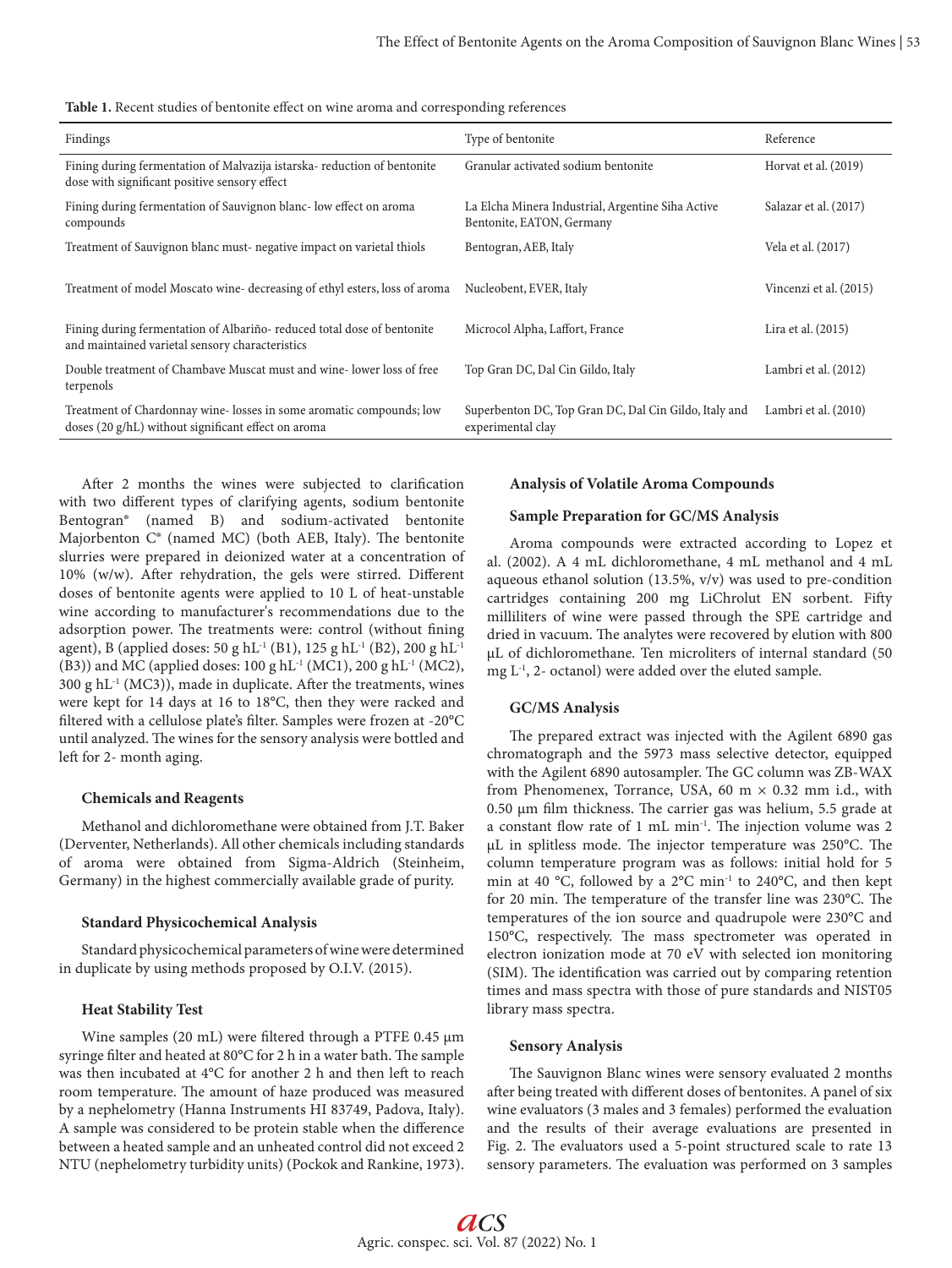of Sauvignon Blanc wines treated with MC agent and 3 samples treated with B agent, both in comparison to control wine.

#### **Statistical Analysis**

The values of basic and aromatic wine composition presented in the paper were average (± standard deviation) of two independent samples (replicates). The one-way analysis of variance (ANOVA) was used to determine the significant difference in the parameters (significant at 5% level) and principal components analysis (PCA) was applied to the data. Statistical analyses were performed by means of SAS 9.4 (SAS Institute, Cary NC).

## **Results and Discussion**

## **General Characteristic of Wines**

In this research, the effect of bentonite fining agents on chemical composition and aroma profile of Sauvignon Blanc wines (vintage 2016) was studied. Table 2 summarizes the mean values of basic parameters of control wine and wines treated with different doses of granulated sodium and sodium-activated bentonite agents (B and MC). The results show that, despite some minor differences in the basic composition, all wines in the experiment were similar from a practical point of view. There were no differences among treated wines independently of the type and dose of bentonite. The only significant differences noticed were between control and treated wines regarding the sugar-free extract, total acidity and pH value. Similar results on white wines were also reported by other authors (Lira et al. 2014, 2015, Vela et al. 2017).

## **Protein Instability Test**

After the completion of alcoholic fermentation and treatment with bentonite, protein instability tests were carried out to determine the efficiency of the bentonite fining treatments. Table 3 shows the initial turbidity of control wine and turbidity in treated wines. As can be seen, an increase in the amount of both bentonite agents added to the wines decreased the turbidity. In both cases, the middle dose of bentonite (B2 and MC2) was proper for protein stability (ΔNTU < 2). Different doses of both bentonites made significant differences in some basic chemical parameters only between treated wines and control (Table 2).

## **Aroma Profile**

Sixteen different volatile, varietal compounds were determined in Sauvignon blanc wines. The influence of different types and doses of bentonites on the content of aroma compounds has been studied by many authors with different results (Table 1). As it can be seen from Table 4, higher concentrations of aroma compounds were not found always in the control wines, which is not completely in correlation with other authors, but can be explained by gradual liberation of volatile aglycons through hydrolysis of glycosides, oxidation or other conversions (Horvat et al. 2019). The monoterpenes are a diverse class of natural products that contribute to the important floral and citrus character of wine (Park et al. 1991). In untreated control wine, four individual monoterpenes had a lower concentration in comparison to wines with bentonite addition that can be related to enzymatic hydrolysis of their bound precursors and other transformation during the aging period (Horvat et al. 2019). The most abundant monoterpenes were citronellol and nerol, but only citronellol (citrus) and geranic acid (green) exceeded its odor threshold. Generally, wines treated with bentonite B had the highest values of monoterpenes and there was significant decreasing of total monoterpenes in MC2 and MC3 wines due to the lowest concentration of linalool, citronellol, nerol and geranic acid, which is in accordance with Sanborn et al. (2010) and Lambri et al. (2010). It can be concluded that the type of bentonite regardless of the dose applied affected the monoterpenes concentration. According to Armada and Falque (2007), in Albariňo wine with added 60 g hL<sup>-1</sup> of bentonite a loss of 13% of total terpenes was observed, while in Falanghina wine treated with 80 g  $hL^{-1}$  of bentonite (but also with potassium caseinate, gelatin, silica gel, and charcoal), losses of totally free and bound terpenols were found, corresponding to 23% in must and 31−36% in wine (Moio et al. 2004). Norisoprenoids, such as the C13-norisoprenoids α-ionone, β-ionone, or β-damascenone, are substances that originate from carotenoid degradation. These compounds contribute to wine aroma and are reminiscent of violet, raspberry, and floral flavor attributes and can significantly impact wine aroma due to their low odor thresholds. The most affected compounds by bentonite B were α-ionone, as the most abundant compound and then β-damascenone by bentonite MC. Similar results for β-damascenone and β-ionone that was stabile were observed by Vincenzi et al. (2015) and Vela et al. (2017).

| <b>Table 2.</b> Basic chemical composition of Sauvignon Blanc wines (control and bentonite treated wines, $n=2$ ) |  |  |  |  |  |
|-------------------------------------------------------------------------------------------------------------------|--|--|--|--|--|
|-------------------------------------------------------------------------------------------------------------------|--|--|--|--|--|

|                                              | Control                     | B <sub>1</sub>    | B <sub>2</sub>         | <b>B</b> 3        | MC <sub>1</sub>   | MC <sub>2</sub>   | MC <sub>3</sub>   |
|----------------------------------------------|-----------------------------|-------------------|------------------------|-------------------|-------------------|-------------------|-------------------|
| Alcohol (vol %)                              | $12.4 \pm 0.3$              | $12.60 \pm 0.4$   | $12.70 \pm 0.5$        | $12.42 \pm 0.4$   | $12.60 \pm 0.3$   | $12.70 \pm 0.3$   | $12.51 \pm 0.2$   |
| Residual sugar $(g L^{-1})$                  | $1.8 \pm 0.3$               | $1.4 \pm 0.2$     | $1.4 \pm 0.4$          | $1.4 \pm 0.2$     | $1.4 \pm 0.3$     | $1.5 \pm 0.4$     | $1.5 \pm 0.2$     |
| Total acidity (as $g L-1$ of tartaric acid)  | $6.6 \pm 0.22$ <sup>a</sup> | $6.3 \pm 0.34^b$  | $6.3 \pm 0.27^{\rm b}$ | $6.3 \pm 0.23^b$  | $6.0 \pm 0.24^b$  | $6.15 \pm 0.27^b$ | $6.0 \pm 0.24^b$  |
| Volatile acidity (as $g L-1$ of acetic acid) | $0.3 \pm 0.03$              | $0.48 \pm 0.01$   | $0.53 \pm 0.04$        | $0.44 \pm 0.05$   | $0.44 \pm 0.02$   | $0.48 \pm 0.03$   | $0.48 \pm 0.05$   |
| pH                                           | $3.31 \pm 0.02^a$           | $3.20 \pm 0.03^b$ | $3.22 \pm 0.02^b$      | $3.20 \pm 0.03^b$ | $3.21 \pm 0.02^b$ | $3.20 \pm 0.01^b$ | $3.21 \pm 0.02^b$ |
| Ash $(g L^{-1})$                             | $1.78 \pm 0.02$             | $1.70 \pm 0.01$   | $1.75 \pm 0.02$        | $1.61 \pm 0.02$   | $1.63 \pm 0.01$   | $1.69 \pm 0.02$   | $1.71 \pm 0.01$   |
| Free SO <sub>2</sub> (mg $L^{-1}$ )          | $22.0 \pm 0.9$              | $17.0 \pm 0.7$    | $21.0 \pm 0.8$         | $18.0 \pm 0.6$    | $18.0 \pm 0.7$    | $20.0 \pm 0.9$    | $18.0 \pm 0.6$    |

Note: Different letters indicate the mean is significantly different among samples at  $\mathrm{P} < 0.05$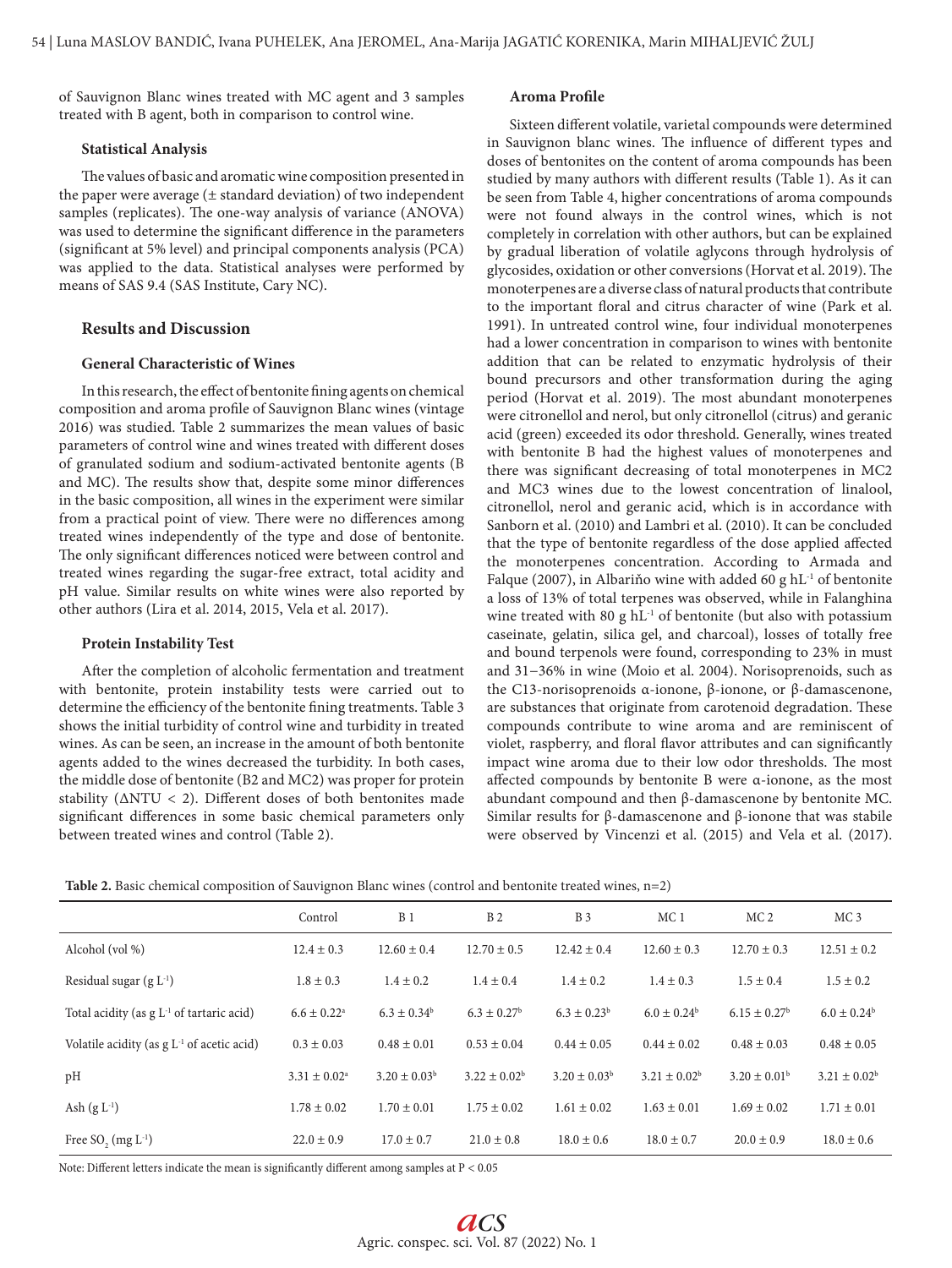**Table 3.** Differences in turbidity (ΔNTU) obtained in the heat test with different bentonite treatments of wines

|      | Control | <b>B</b> 1 | B <sub>2</sub> | <b>B</b> 3 | MC <sub>1</sub> | MC <sub>2</sub> | MC <sub>3</sub> |
|------|---------|------------|----------------|------------|-----------------|-----------------|-----------------|
| ΔNTU | 29.3    | 3.8        | 1.0            | U.Z        | 4.2             | 0.9             | 0.3             |

Aldehydes and alcohols with 6 carbon atoms (C6) are volatile, odorous molecules that can contribute to the green, herbaceous aroma in wine (Mozzon et al. 2016). The overall effect on C6 and other compounds was significant. Compounds that significantly differ among treated and control wines were 2-hexenal, with the highest concentration in control (7.29  $\mu$ g L<sup>-1</sup>) and the lowest in the wine treated with the highest dose of Bentogran (0.21  $\mu$ g L<sup>-1</sup>), and hexan-1-ol with the lowest concentration in control wine that is in accordance to Vela et al. (2017), but not with Lambri et al (2010). This phenomenon can be partly explained by the strong binding of 2-hexenal to bentonite (Onsekizoglu et al. 2010). The results reported for furfural by other authors confirm the possibility of increasing after fining of wine like in the present study (Horvat et al. 2019). The Kaiser-Meyer-Olkin Measure of Sampling Adequacy was performed with value of 0.77, which indicates that a factor analysis may be useful for data interpretation. Bartlett's test of sphericity was also performed and it showed significance level (less than 0.05). The PCA score plot (Fig. 1) showed more information about individual aroma compounds and some specific associations. As can be seen in Fig. 1 the F1 (34.32 %) showed almost clear separation of the treated wines (with negative values of F1) except for MC3, from the control (positive value F1). On the other hand, the F2 (32.37%) allowed separation of the wines treated with MC bentonite (positive values of F2) from the wines treated with bentonite B (negative values of F2). It can be seen that control wine is positively related to the β-damascenone and 2-hexen-1-ol, while MC1 and MC2 were more related to geraniol. Wines B1, B2 and B3 were almost uniform and associated with citronellol and nerol.



**Figure 1.** Principal component analysis of aromatic compounds in Sauvignon Blanc wines treated with two different bentonites

## **Sensory Evaluation**

The results of the sensory evaluation indicated differences in the quality of Sauvignon wines treated with different bentonite agents. According to Fig. 2, it can be seen that wines treated with bentonite B had generally more intensive sensory parameters in comparison to agent MC. Wines treated with MC agents were more different from control wine regarding almost every sensory parameter. Results of sensory evaluation correspond to the differences between the amounts of aromatic compounds e.g. terpenes and some C-13 norisoprenoids (Table 4). The highest concentration of total terpenes possibly contributed positively to average sensory scores for aroma intensity and quality for B2 and B3 wines that is in accordance with findings of Horvat et al. (2019). The lowest score for aroma quality in MC1 wine corresponds with the significantly highest concentration of herbaceous C-6 compounds. The color intensity was best rated (visually) in both cases in wines with the highest concentrations of bentonite (B3 and MC3). Overall impression scores were the lowest for B1 and MC1 wines.

(a)



**Figure 2.** Sensory evaluation of Sauvignon Blanc wines treated with a) bentonite B (1, 2 and 3) and b) MC (1, 2 and 3) in comparison to control wine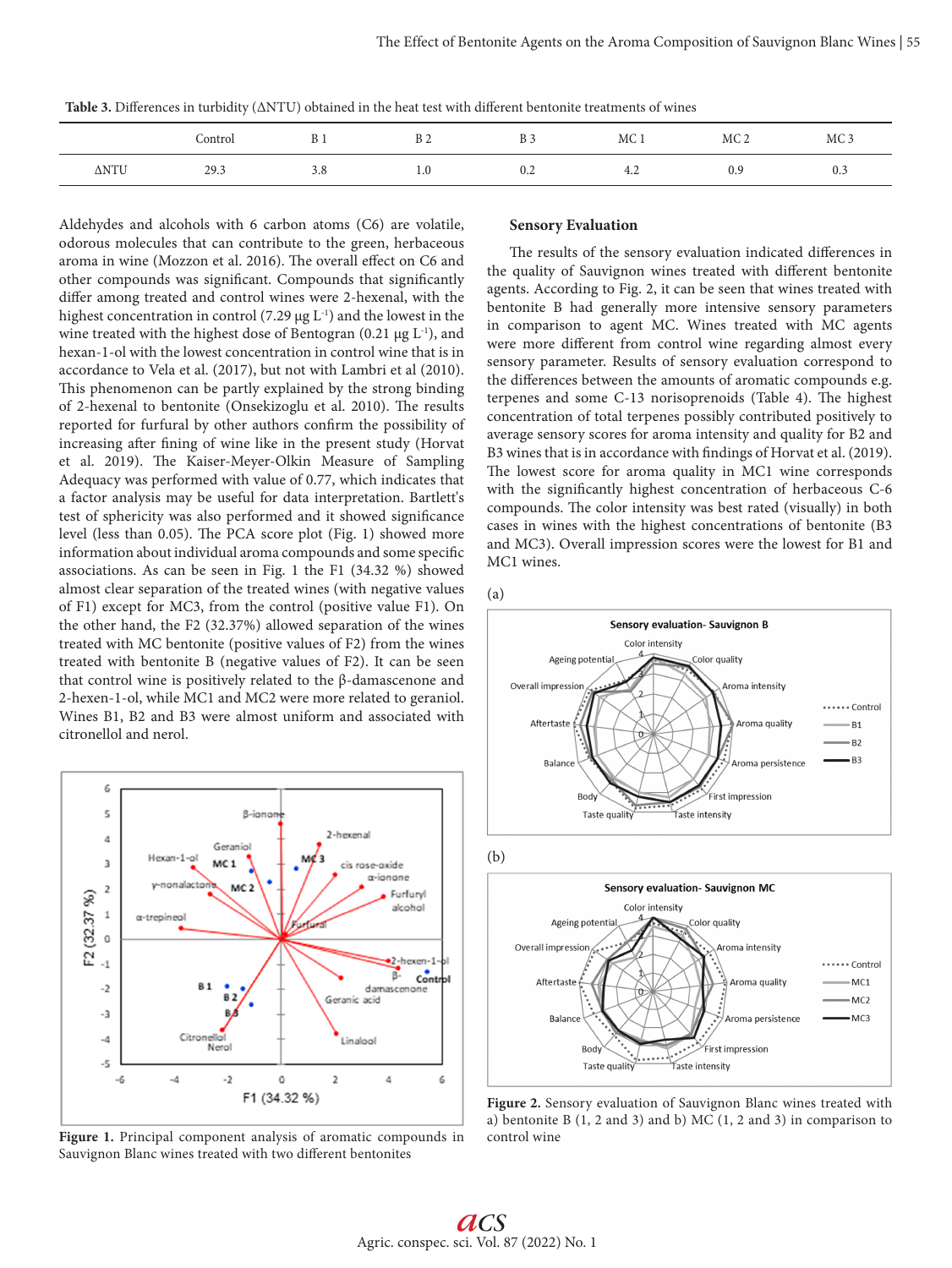| Aroma compound (threshold)  | Odor descriptor             | Control |       |          |                                                | B <sub>1</sub> |       |          |                                       |
|-----------------------------|-----------------------------|---------|-------|----------|------------------------------------------------|----------------|-------|----------|---------------------------------------|
| cis-Rose oxide (0.5)        | rose                        | 0.41    | $\pm$ | 0.02     | $\rm{a}$                                       | 0.21           | $\pm$ | 0.05     | $\mathsf{C}$                          |
| Linalool (25)               | floral                      | 23.60   | $\pm$ | 0.15     | $\rm{a}$                                       | 22.10          | $\pm$ | 0.17     | d                                     |
| $\alpha$ -Terpineol (250)   | lilac                       | 6.37    | $\pm$ | 0.11     | $\rm e$                                        | 6.90           | $\pm$ | 0.08     | $\mathsf{C}$                          |
| Citronellol (100)           | citrus                      | 174.81  | $\pm$ | 1.23     | d                                              | 183.88         | $\pm$ | 1.65     | b                                     |
| Nerol (500)                 | orange flowers, rose        | 173.21  | $\pm$ | 1.05     | d                                              | 182.19         | $\pm$ | 1.11     | b                                     |
| Geraniol (20)               | geranium, rose              | 0.32    | $\pm$ | 0.09     | $\rm e$                                        | 0.59           | $\pm$ | 0.05     | d                                     |
| Geranic acid (40)           | green                       | 59.67   | $\pm$ | 0.98     | $\bf a$                                        | 55.26          | $\pm$ | 0.55     | b                                     |
| <b>Total monoterpenes</b>   |                             | 438.39  | $\pm$ | 3.63     |                                                | 451.13         | $\pm$ | 3.66     |                                       |
| $\beta$ -damascenone (0.05) | sweet, fruity, stewed apple | 2.49    | $\pm$ | 0.06     | $\mathbf{a}$                                   | 2.01           | $\pm$ | 0.09     | b                                     |
| $\alpha$ -ionone (2.6)      | violets                     | 4.23    | $\pm$ | 0.11     | $\rm{a}$                                       | 0.76           | $\pm$ | 0.05     | $\rm e$                               |
| $\beta$ -ionone (0.09)      | violet, raspberry           | 1.46    | $\pm$ | 0.05     | d                                              | 1.44           | $\pm$ | 0.05     | de                                    |
| Total C-13 norisoprenoids   |                             | 8.18    | $\pm$ | 0.22     |                                                | 4.21           | $\pm$ | 0.19     |                                       |
| 2-hexen-1-ol (100)          | green, herbaceous           | 3.45    | $\pm$ | 0.10     | $\rm{a}$                                       | 2.04           | $\pm$ | 0.08     | $\mathbf{e}% _{t}\left( t_{0}\right)$ |
| 2-hexenal (17)              | green, herbaceous           | 7.29    | $\pm$ | 0.13     | $\mathrm{d}% \left\  \mathcal{H}\right\  _{A}$ | 2.74           | $\pm$ | 0.08     | f                                     |
| Hexan-1-ol (1620)           | fresh cut grass             | 856.21  | $\pm$ | 1.32     | g                                              | 1143.25        | $\pm$ | 2.05     | $\mathsf{C}$                          |
| Total C-6-compounds         |                             | 866.95  | $\pm$ | $1.55\,$ |                                                | 1148.03        | $\pm$ | 2.21     |                                       |
| <b>Furfural</b> (14100)     | sweet, woody, almond        | 1.00    | $\pm$ | $0.08\,$ | $\mathsf{C}$                                   | $1.18\,$       | $\pm$ | 0.04     | b                                     |
| Furfuryl alcohol (15000)    | medicinal                   | 1.55    | $\pm$ | $0.09\,$ | $\rm{a}$                                       | 1.01           | $\pm$ | 0.03     | $\rm e$                               |
| $\gamma$ -nonalactone (30)  | coconut, peach              | 3.09    | $\pm$ | $0.10\,$ | $\mathrm{d}% \left\  \mathcal{H}\right\  _{A}$ | 3.61           | $\pm$ | 0.09     | b                                     |
| Other compounds             |                             | 5.64    | $\pm$ | $0.27\,$ |                                                | 5.80           | $\pm$ | $0.16\,$ |                                       |

|  |  | Table 4. Mass concentrations and odor thresholds of aroma compounds in control and treated wines of Sauvignon Blanc ( $\mu$ g L <sup>-1</sup> ) |  |  |
|--|--|-------------------------------------------------------------------------------------------------------------------------------------------------|--|--|
|--|--|-------------------------------------------------------------------------------------------------------------------------------------------------|--|--|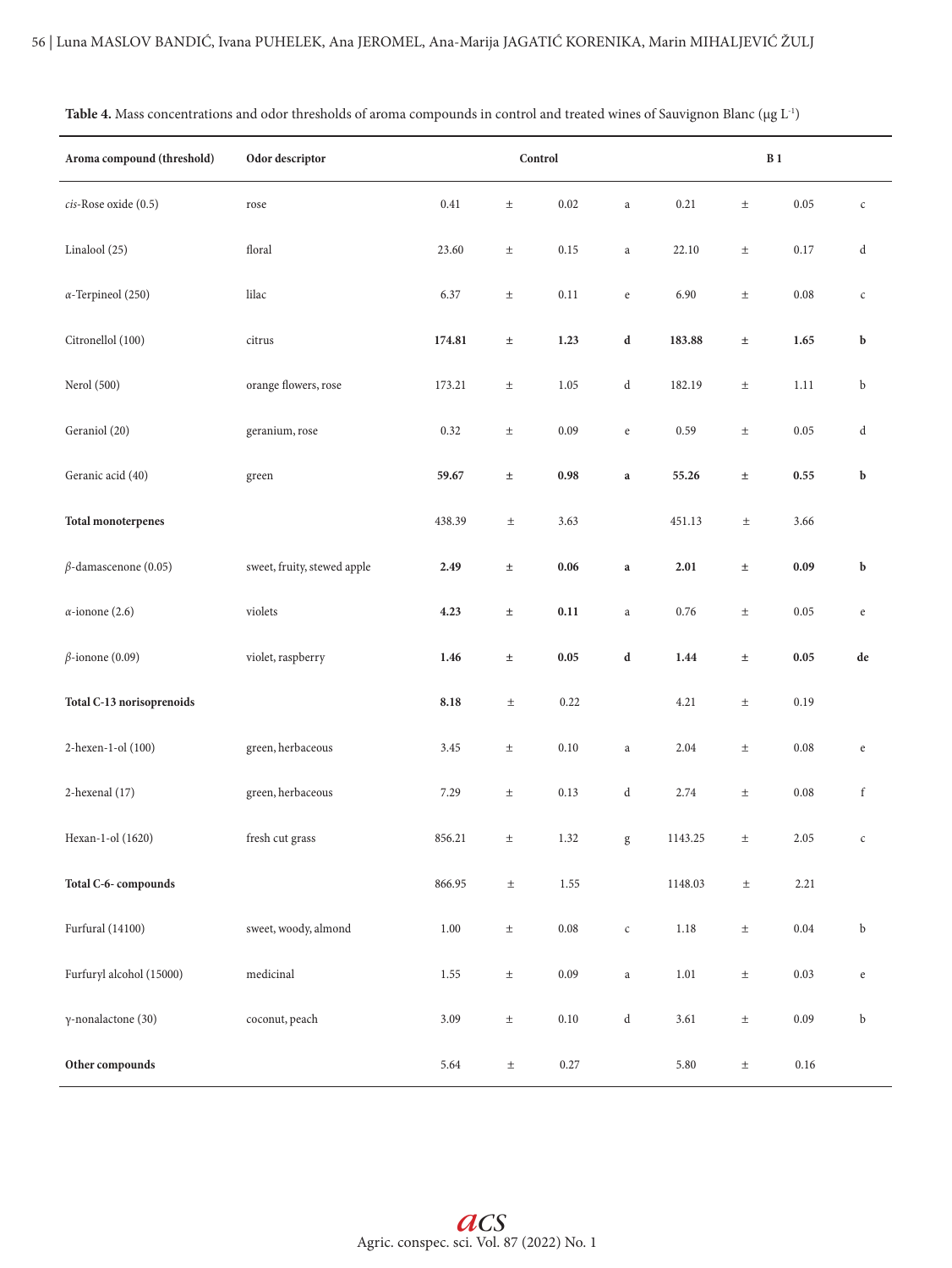# **Table 4.** Continued.

| Aroma compound (threshold)  | Odor descriptor             |         | $\, {\bf B}$ 2 |          |                                                                                |          |       | $\, {\bf B}$ 3 |              |
|-----------------------------|-----------------------------|---------|----------------|----------|--------------------------------------------------------------------------------|----------|-------|----------------|--------------|
| cis-Rose oxide (0.5)        | rose                        | 0.30    | $\pm$          | 0.03     | b                                                                              | 0.41     | $\pm$ | 0.05           | $\rm{a}$     |
| Linalool (25)               | floral                      | 22.79   | $\pm$          | 0.12     | b                                                                              | 22.33    | $\pm$ | 0.13           | $\mathsf{C}$ |
| $\alpha$ -Terpineol (250)   | lilac                       | 7.00    | $\pm$          | 0.09     | b                                                                              | 6.93     | $\pm$ | $0.07\,$       | $\mathsf{C}$ |
| Citronellol (100)           | citrus                      | 190.77  | $\pm$          | 1.35     | $\bf{a}$                                                                       | 190.56   | $\pm$ | 1.33           | $\bf{a}$     |
| Nerol (500)                 | orange flowers, rose        | 189.03  | $\pm$          | 1.26     | $\rm{a}$                                                                       | 188.82   | $\pm$ | 1.14           | a            |
| Geraniol (20)               | geranium, rose              | 0.51    | $\pm$          | 0.04     | de                                                                             | $0.47\,$ | $\pm$ | 0.05           | de           |
| Geranic acid (40)           | green                       | 46.35   | $\pm$          | 0.58     | $\mathbf e$                                                                    | 47.49    | $\pm$ | 0.79           | d            |
| <b>Total monoterpenes</b>   |                             | 456.75  | $\pm$          | 3.47     |                                                                                | 457.01   | $\pm$ | 3.56           |              |
| $\beta$ -damascenone (0.05) | sweet, fruity, stewed apple | 2.16    | $\pm$          | 0.08     | b                                                                              | 2.07     | $\pm$ | 0.09           | bc           |
| $\alpha$ -ionone (2.6)      | violets                     | 0.31    | $\pm$          | 0.05     | $\mathbf f$                                                                    | 0.29     | $\pm$ | 0.08           | f            |
| $\beta$ -ionone (0.09)      | violet, raspberry           | 1.41    | $\pm$          | 0.06     | de                                                                             | 1.39     | $\pm$ | 0.04           | $\mathbf{e}$ |
| Total C-13 norisoprenoids   |                             | 3.88    | $\pm$          | 0.19     |                                                                                | 3.75     | $\pm$ | 0.21           |              |
| 2-hexen-1-ol (100)          | green, herbaceous           | 2.65    | $\pm$          | $0.08\,$ | b                                                                              | 2.61     | $\pm$ | 0.07           | b            |
| 2-hexenal (17)              | green, herbaceous           | 6.35    | $\pm$          | 0.09     | $\mathbf{e}% _{B}=\mathbf{e}_{B}+\mathbf{e}_{B}+\mathbf{e}_{B}+\mathbf{e}_{B}$ | 0.21     | $\pm$ | $0.04\,$       | g            |
| Hexan-1-ol (1620)           | fresh cut grass             | 1126.87 | $\pm$          | 2.11     | e                                                                              | 949.49   | $\pm$ | 1.52           | $\mathbf f$  |
| Total C-6-compounds         |                             | 1135.87 | $\pm$          | 2.28     |                                                                                | 952.31   | $\pm$ | 1.63           |              |
| Furfural (14100)            | sweet, woody, almond        | 1.16    | $\pm$          | $0.03\,$ | b                                                                              | 0.76     | $\pm$ | 0.02           | $\rm e$      |
| Furfuryl alcohol (15000)    | medicinal                   | 1.19    | $\pm$          | $0.03\,$ | cd                                                                             | 1.11     | $\pm$ | 0.05           | d            |
| γ-nonalactone (30)          | coconut, peach              | 3.68    | $\pm$          | $0.08\,$ | b                                                                              | 3.64     | $\pm$ | 0.10           | b            |
| Other compounds             |                             | 6.03    | $\pm$          | 0.14     |                                                                                | 5.51     | $\pm$ | 0.17           |              |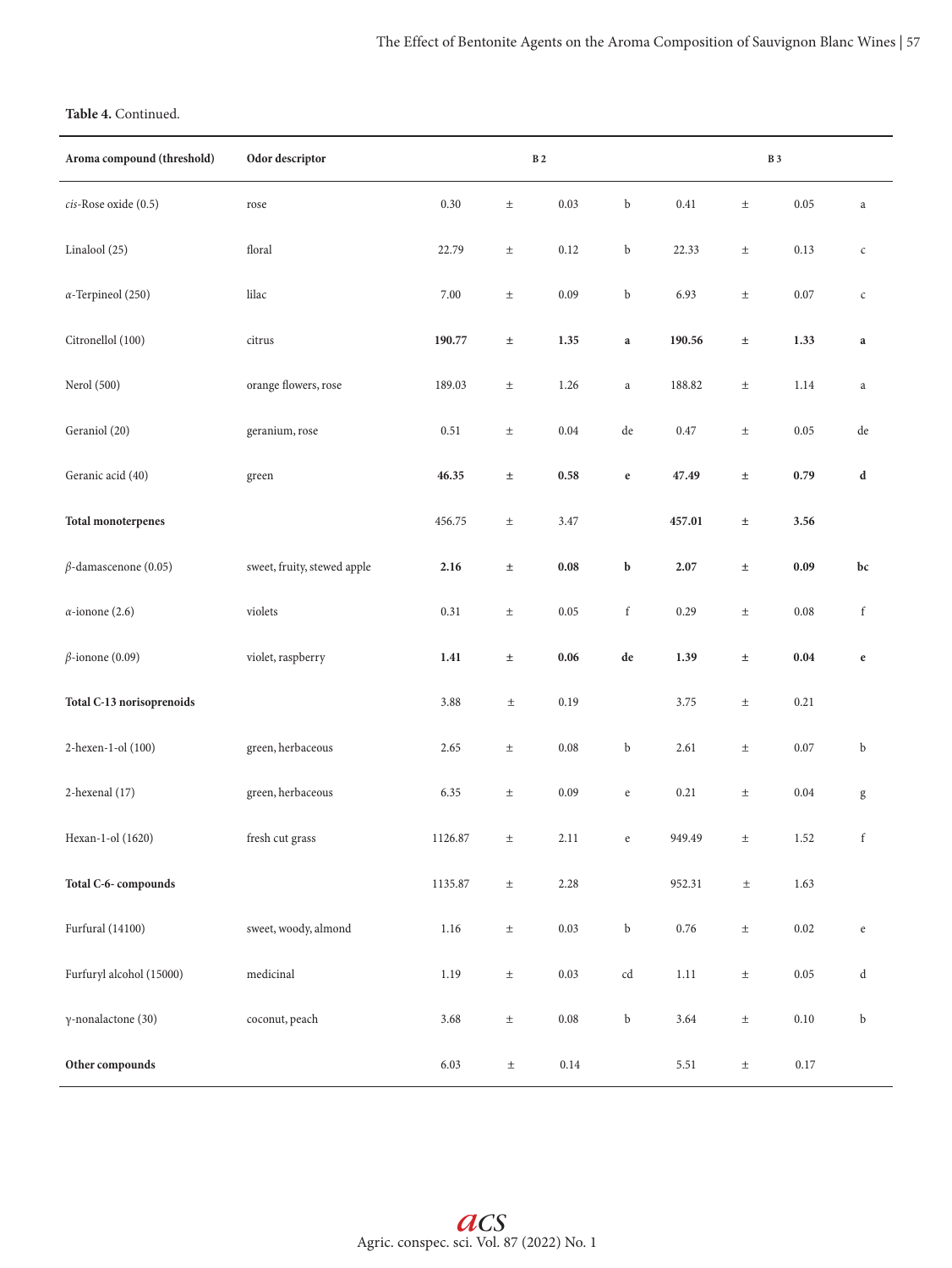## **Table 4.** Continued.

| Aroma compound (threshold)  | Odor descriptor             |         | MC <sub>1</sub> |            |              | MC <sub>2</sub> |       |      |              | MC <sub>3</sub> |       |          |              |
|-----------------------------|-----------------------------|---------|-----------------|------------|--------------|-----------------|-------|------|--------------|-----------------|-------|----------|--------------|
| cis-Rose oxide (0.5)        | rose                        | 0.42    | $_{\pm}$        | 0.04       | $\rm{a}$     | 0.41            | $\pm$ | 0.05 | $\mathbf{a}$ | 0.42            | $\pm$ | 0.03     | $\rm{a}$     |
| Linalool (25)               | floral                      | 21.41   | $\pm$           | 0.16       | $\rm e$      | 21.23           | $\pm$ | 0.11 | f            | 20.42           | $\pm$ | 0.15     | $\mathbf g$  |
| $\alpha$ -Terpineol (250)   | lilac                       | 7.28    | $\pm$           | 0.10       | $\mathbf{a}$ | 6.88            | $\pm$ | 0.10 | $\mathsf{C}$ | 6.55            | $\pm$ | 0.09     | d            |
| Citronellol (100)           | citrus                      | 180.33  | $\pm$           | 1.49       | $\mathbf c$  | 171.69          | $\pm$ | 1.21 | $\mathbf e$  | 166.92          | $\pm$ | 1.10     | f            |
| Nerol (500)                 | orange flowers, rose        | 178.67  | $\pm$           | 1.12       | $\mathsf{C}$ | 170.11          | $\pm$ | 0.99 | $\rm e$      | 165.38          | $\pm$ | 1.02     | $\mathbf f$  |
| Geraniol (20)               | geranium, rose              | 4.59    | $\pm$           | 0.06       | $\rm{a}$     | 1.98            | $\pm$ | 0.03 | b            | 0.90            | $\pm$ | $0.07\,$ | $\mathsf{C}$ |
| Geranic acid (40)           | green                       | 53.07   | $_{\pm}$        | 0.59       | $\mathbf c$  | 46.22           | $\pm$ | 0.47 | $\mathbf e$  | 42.70           | $\pm$ | 0.56     | $\mathbf f$  |
| <b>Total monoterpenes</b>   |                             | 445.77  | $\pm$           | 3.56       |              | 418.52          | $\pm$ | 2.96 |              | 403.29          | $\pm$ | 3.02     |              |
| $\beta$ -damascenone (0.05) | sweet, fruity, stewed apple | 1.72    | $_{\pm}$        | 0.05       | d            | 1.78            | $\pm$ | 0.05 | cd           | 1.82            | $\pm$ | 0.06     | cd           |
| $\alpha$ -ionone (2.6)      | violets                     | 3.94    | $\pm$           | 0.09       | b            | 1.93            | $\pm$ | 0.04 | $\mathsf{C}$ | 1.38            | $\pm$ | 0.08     | d            |
| $\beta$ -ionone (0.09)      | violet, raspberry           | 1.63    | $_{\pm}$        | 0.05       | b            | 1.66            | $\pm$ | 0.05 | $\mathbf{a}$ | 1.59            | $\pm$ | 0.04     | $\mathbf c$  |
| Total C-13 norisoprenoids   |                             | 7.29    | $\pm$           | 0.19       |              | 5.37            | $\pm$ | 0.14 |              | 4.79            | $\pm$ | 0.18     |              |
| 2-hexen-1-ol (100)          | green, herbaceous           | 2.60    | $\pm$           | $0.07\,$   | b            | 2.31            | $\pm$ | 0.08 | d            | 2.48            | $\pm$ | 0.05     | $\mathsf{C}$ |
| 2-hexenal (17)              | green, herbaceous           | 7.93    | $\pm$           | $0.10\,$   | $\mathsf{C}$ | 8.15            | $\pm$ | 0.11 | b            | 13.86           | $\pm$ | 0.10     | a            |
| Hexan-1-ol (1620)           | fresh cut grass             | 1239.55 | $\pm$           | 1.99       | a            | 1158.73         | $\pm$ | 1.97 | b            | 1136.43         | $\pm$ | 1.84     | d            |
| Total C-6-compounds         |                             | 1250.08 | $\pm$           | 2.16       |              | 1169.19         | $\pm$ | 2.16 |              | 1152.77         | $\pm$ | 1.99     |              |
| <b>Furfural</b> (14100)     | sweet, woody, almond        | 0.79    | $\pm$           | $\rm 0.04$ | $\rm e$      | 0.93            | $\pm$ | 0.04 | d            | 1.31            | $\pm$ | 0.05     | a            |
| Furfuryl alcohol (15000)    | medicinal                   | 1.37    | $\pm$           | 0.03       | b            | 1.25            | $\pm$ | 0.04 | cd           | 1.27            | $\pm$ | 0.03     | $\mathsf{C}$ |
| $\gamma$ -nonalactone (30)  | coconut, peach              | 4.68    | $\pm$           | 0.11       | $\rm{a}$     | 3.64            | $\pm$ | 0.09 | b            | 3.37            | $\pm$ | 0.08     | $\mathsf{C}$ |
| Other compounds             |                             | 6.84    | $\pm$           | 0.18       |              | 5.82            | $\pm$ | 0.17 |              | 5.95            | $\pm$ | 0.16     |              |

Note: Different letters indicate mean is significantly different among samples at *P* < 0.05 by Duncan's test after a significant one-way ANOVA.

\* Odour perception thresholds and descriptors (μg L-1) reported in the literature (Noguerol-Pato et al. 2013, Ferreira et al. 2000, Etievant 1991, Guth 1997, Nakamura et al. 1988)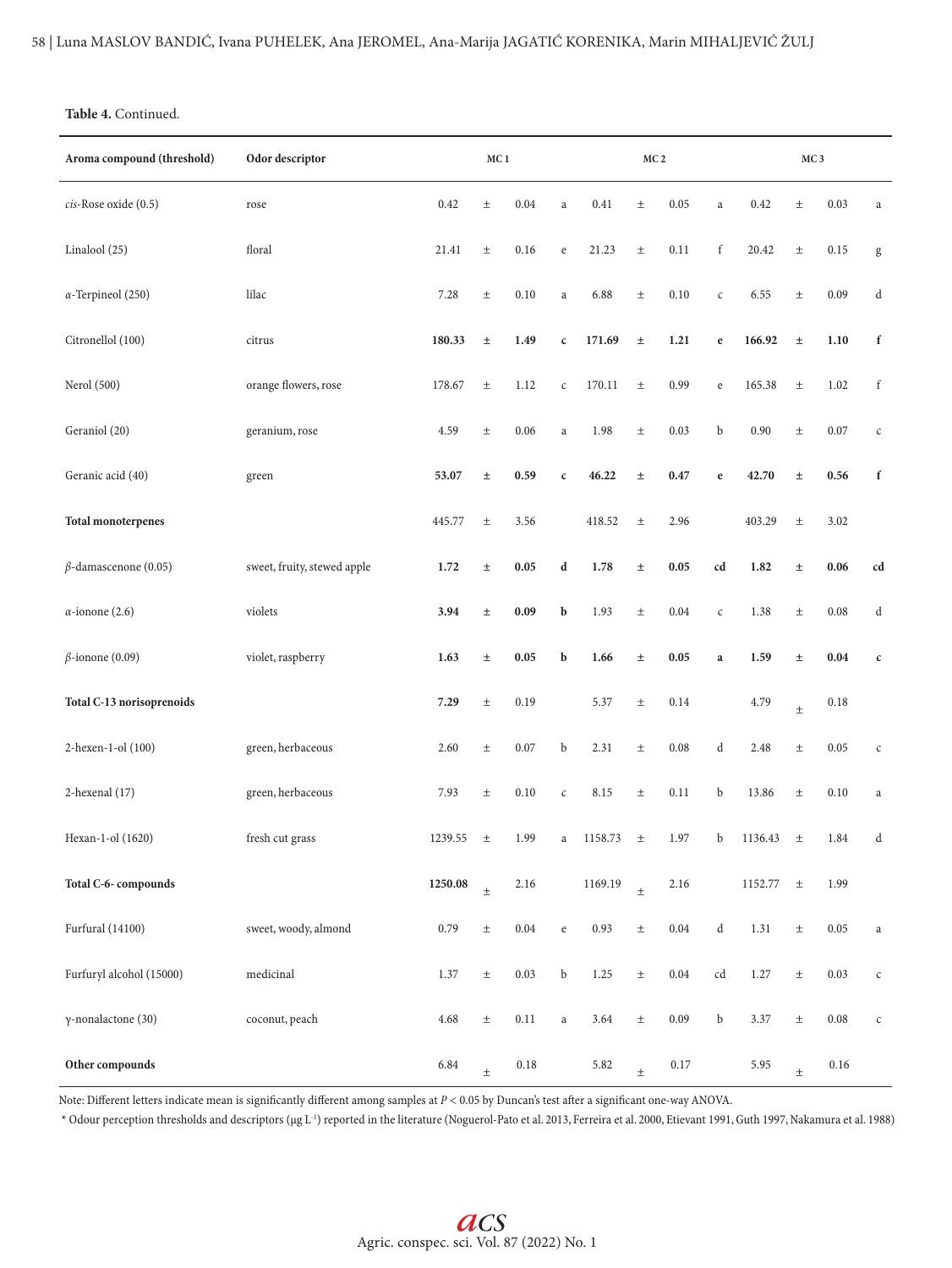# **Conclusion**

The general characteristic of Sauvignon blanc wines showed no differences among treated wines independently of the type and the dose of bentonite. The type of bentonite regardless of the dose applied affected the concentrations of aroma compounds. The results showed that fining had an impact on the aroma profile of Sauvignon blanc, and also the type of bentonite can define the different aroma profiles and overall sensory properties. Characteristic Sauvignon blanc aroma compounds such as varietal thiols and pyrazines, which analysis is complex and challenging, should be analyzed and taken into account in future perspective.

## **References**

- Armada L., Falqué E. (2007). Repercussion of the Clarification Treatment Agents before the Alcoholic Fermentation on Volatile Composition of White Wines. Eur Food Res Technol. 225: 553-558. doi: doi. org/10.1007/s00217-006-0453-3
- Baiano A., Terracone C., Longobardi F., Ventrella A., Agostiano A., Del Nobile M. A. (2012). Effects of Different Vinification Technologies on Physical and Chemical Characteristics of Sauvignon Blanc Wines. Food Chem. 135: 2694-2701. doi: 10.1016/j.foodchem.2012.07.075
- Coetzee C., du Toit W. J. (2012). A Comprehensive Review on Sauvignon Blanc Aroma with a Focus on Certain Positive Volatile Thiols. Food Res Int. 45: 287-298. doi: 10.1016/j.foodres.2011.09.017
- Di Gaspero M., Ruzza P., Hussain R., Vincenzi S., Biondi B., Gazzola D., Siligardi G., Curioni A. (2017). Spectroscopy Reveals that Ethyl Esters Interact with Proteins in Wine. Food Chem. 217: 373–378. doi: 10.1016/j.foodchem.2016.08.133
- Etievant P. X. (1991). Wine. In Volatile Compounds of Food and Beverages. H Maarse (ed.), Dekker, New York, pp. 483-546
- Ferreira V., López R., Cacho J. F. (2000). Quantitative Determination of the Odorants of Young Red Wines from Different Grape Varieties. J Sci Food Agric. 80: 1659–1667. doi: 10.1002/1097-0010(20000901)80:11%3C1659::AID-JSFA693%3E3.0.CO;2-6
- Guth H. (1997). Quantitation and Sensory Studies of Character Impact Odorants of Different White Wine Varieties. J Agric Food Chem. 45: 3027-3032. doi: 10.1021/jf970280a
- Horvat I., Radeka S., Plavša T., Lukić I. (2019). Bentonite Fining during Fermentation Reduces the Dosage Required and Exhibits Significant Side Effects on Phenols, Free and Bound Aromas and Sensory Quality of White Wine. Food Chem. 285: 305-315. doi: 10.1016/j. foodchem.2019.01.172
- Hsu J. C., Heatherbell D. A. (1987). Heat-Unstable Proteins in Wine. I. Characterization and Removal by Bentonite Fining and Heat Treatment. Am J Enol Vitic. 38: 11-16
- Jaeckels N., Tenzer S., Meier M., Will F., Dietrich H., Decker H., Fronk P. (2017). Influence of Bentonite Fining on Protein Composition in Wine. LWT-Food Sci and Technol. 75: 335-343. doi: 10.1016/j. lwt.2016.08.062
- Jaeckels N., Tenzer S., Rosch A., Scholten G., Decker H., Fronk P. (2015). β Glucosidase Removal Due to Bentonite Fining during Wine Making. Eur Food Res Technol. 241: 253–262. doi: 10.1007/s00217-015-2451-9
- Lambri M., Colangelo D., Dordoni R., Torchio F., De Faveri D. M. (2016). Innovations in the Use of Bentonite in Oenology: Interactions with Grape and Wine Proteins, Colloids, Polyphenols and Aroma Compounds, In: Morata, A., Loira, I. (eds) Grape and Wine Biotechnology. IntechOpen, pp. 381-400
- Lambri M., Dordoni R, Silva S., De Faveri D. M. (2010). Effect of Bentonite Fining on Odor-Active Compounds in Two Different White Wine Styles. Am J Enol Vitic. 61: 225−233
- Lambri M., Dorodoni R., Silva A., De Faveri D. M. (2012). Comparing the Impact of Bentonite Addition for Both Must Clarification and Wine Fining on the Chemical Profile of Wine from Chambave Muscat Grapes. Int J Food Sci Technol. 47: 1-12. doi: 10.1111/j.1365- 2621.2011.02800.x
- Lambri M., Dorodoni R., Silva A., De Faveri D. M. (2013). Odor-Active Compound Adsorption onto Bentonite in a Model White Wine Solution. Chem Eng Trans. 32: 1742-1746. doi: 10.3303/ACOS1311021
- Lira E., Rodríguez-Bencomo J. J, Salazar F.N., Orriols I., Fornos D., López F. (2015). Impact of Bentonite Additions during Vinification on Protein Stability and Volatile Compounds of Albariño Wines. J Agr Food Chem. 63: 3004–3011. doi: 10.1021/acs.jafc.5b00993
- Lira E., Salazar F. N., Rodriguez-Bencomo J. J., Vincenzi S., Curioni A., López F. (2014). Effect of Using Bentonite during Fermentation on Protein Stabilisation and Sensory Properties of White Wine. Int J Food Sci Technol. 49: 1070-1078. doi: 10.1111/ijfs.12402
- Lopez R., Aznar M., Cacho J., Ferreira V. (2002). Determination of Minor and Trace Volatile Compounds in Wine by Solid-Phase Extraction and Gas Chromatography with Mass Spectrometric Detection. J Chromatogr A. 906: 167-177. doi: 10.1016/S0021-9673(02)00696-9
- Lubbers S., Charpentier C., Feuillat M. (1996). Etude de la rétention de composés d'arôme par les bentonites en moût, vin et milieux modèles. Vitis 35: 59−62
- Moio L., Ugliano M., Gambuti A., Genovese A., Piombino P. (2004). Influence of Clarification Treatment on Concentrations of Selected Free Varietal Aroma Compounds and Glycoconjugates in Falanghina (*Vitis vinifera* L.) Must and Wine. Am J Enol Vitic. 55: 7-12
- Mozzon M., Savini S., Boselli E., Thorngate J. H. (2016). The Herbaceous Character of Wines. Ital J Food Sci. 28: 190-207. doi: 10.14674/1120- 1770/ijfs.v304
- Nakamura S., Crowell E. A., Ough C. S., Totsuka A. (1988). Quantitative Analysis of γ-Nonalactone in Wines and Its Threshold Determination. J Food Sci. 53: 1243-1244. doi: 10.1111/j.1365-2621.1988.tb13578.x
- Noguerol-Pato R., González-Álvarez M., González-Barreiro C., Cancho-Grande B., Simal-Gándara J. (2013). Evolution of the Aromatic Profile in Garnacha Tintorera Grapes during Raisining and Comparison with That of the Naturally Sweet Wine Obtained. Food Chem. 139: 1052–1061. doi: 10.1016/j.foodchem.2012.12.048
- OIV (2015). Compendium of International Methods of Wine and Must Analysis. vol 2. Paris: International Organisation of Vine and Wine (OIV)
- OIV (2019). State of the Vitiviniculture World Market, State of the Sector in 2018
- Onsekizoglu P., Baheci Savas K., Jale Acar M. (2010). Clarification and the Concentration of Apple Juice Using Membrane Processes: A Comparative Quality Assessment. J Membr Sci. 352: 160-165. doi: https://doi.org/10.1016/j.memsci.2010.02.004
- Park S. K., Morrison J. C., Adams D. O., Noble A. C. (1991). Distribution of Free and Glycosidally Bound Monoterpenes in Skin and Mesocarp of Muscat of Alexandria Grapes during Development. J Agric Food Chem. 39: 514-518. doi: 10.1021/jf00003a017
- Puig Deu M., Lopez-Tamames E., Buxaderas S. (1999). Quality of Base and Sparkling Wines as Influenced by the Type of Fining Agent Added Pre-Fermentation. Food Chem. 66: 35-42. doi: 10.1016/S0308- 8146(98)00093-4
- Pocock K. F., Rankine B. C. (1973). Heat Test for Detecting Protein Instability in Wine. Australian Wine. Brewing and Spirit Review 91 (5): 42-43
- Salazar F. N., Maragon M., Labbe M., Lira E., Rodriguez-Bencomo J., Lopez F. (2017). Comparative Study of Sodium Bentonite and Sodium-Activated Bentonite Fining during White Wine Fermentation: Its Effect on Protein Content, Protein Stability, Lees Volume and Volatile Compounds. Eur Food Res Technol. 243: 2043-2054. doi: 10.1007/ s00217-017-2917-z